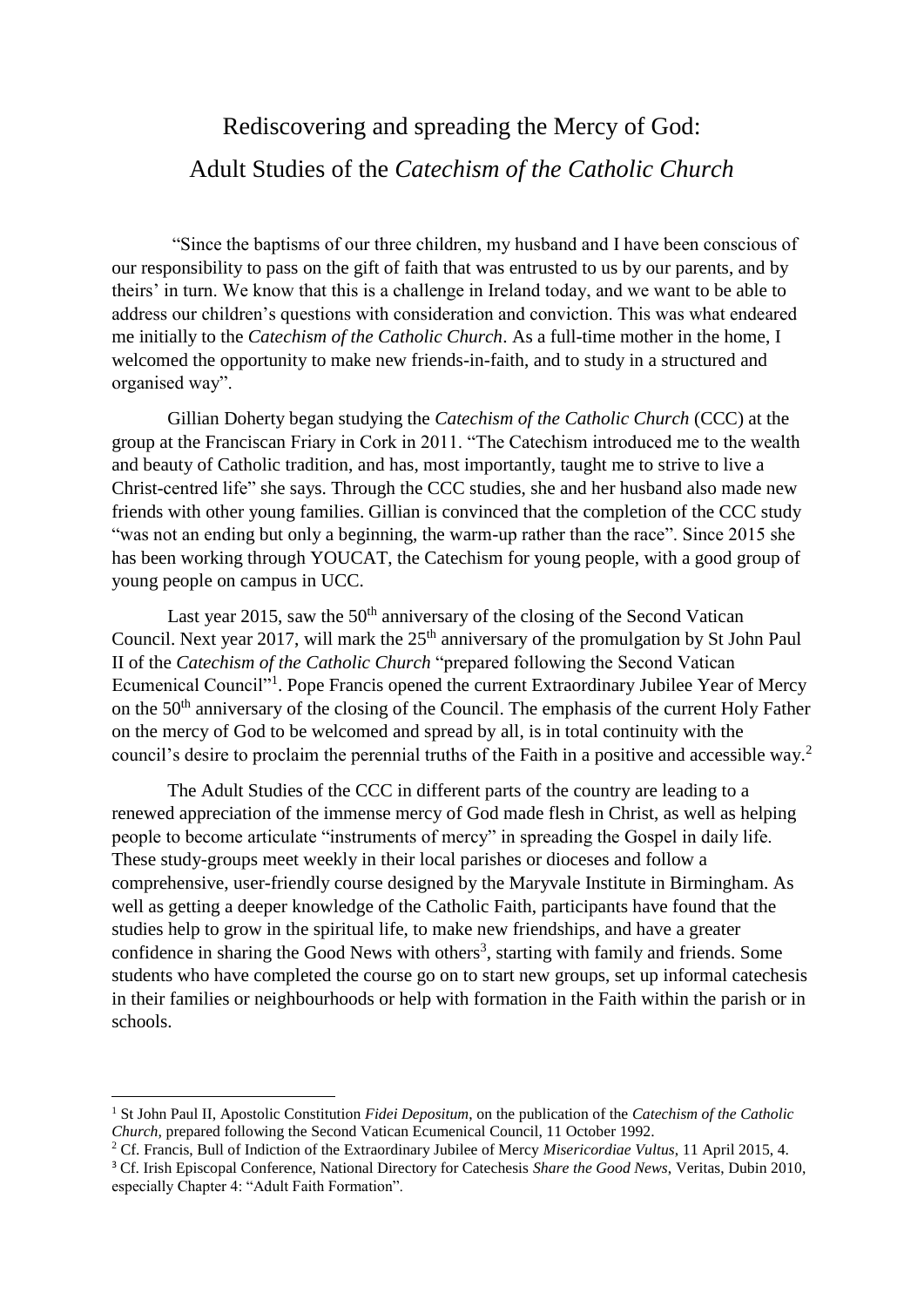Each CCC study group has a facilitator whose function is to convene and moderate the session. Maeve Davidson facilitates the group at Foxrock Parish in Dublin, where the CCC studies were first launched in the Year of Faith (2012). "People from all walks of life enrolled: young parents, grandparents, young single people, two former school principals, four members of the choir, one person who had been recently confirmed as an adult, and one who had recently come back to his faith. Some had done some study previously and others had not. They all had one thing in common: they wanted to know their faith, to understand it and to be able to pass it on… There was a joy in discovering a new depth in faith and a real, new sense of mission and zeal to witness to this extraordinary gift to others, especially those closest to us – our family and friends". Maeve adds that when this first group finished the three-year course, a new group of twenty participants started "and they are just as dynamic and enthusiastic as the first group".

Each study group also has a priest spiritual director who may lead the prayers and intervene in the discussion to clarify or develop points where necessary. This input is greatly appreciated by the students, but the CCC studies are also very enriching for the priest. Fr Patrick McCarthy, curate in Mallow, Co Cork, says that being spiritual director of a CCC study group has been very beneficial in many ways: "I see doing the studies each week as part of my faith formation and spiritual reading… Teaching is a fundamental part of the ministry of the ordained, and … I am delighted to be helping to provide a space for people to be taught and formed in the teachings of Christ".

CCC studies build unity between those who take part and foster an organic collaboration between laity and priests which respects and enhances the specific vocation of both.

Every member of a study group has his or her own story. When Johnny Watters from Sligo saw an advertisement for the CCC study he was keen but he had some doubts: "I thought I would like to attend, though I feared I might not know enough about our Faith. I thought the course might be for people who were seriously committed to studying the Faith and that I might not immediately 'fit in'. I need not have worried. I learned how to navigate the CCC and this also helped me to approach the Bible… As a clinical psychologist I could see the course was well thought out, and as a parent I valued the encouragement and support the participants shared in helping each of us to strive to live out the values of the Gospel".

Studying the CCC leads to love for Christ since the presentation of the Faith in this text is profoundly Christological. Love for Christ means simultaneously love for his family, the Church. The CCC studies are always carried out with the blessing of the local bishop, the chief catechist of the diocese. Recent months have seen the establishment of several groups in the Diocese of Waterford and Lismore. The words of Bishop Alphonsus Cullinan can serve to sum up the beauty of this apostolate:

"As a bishop I am delighted to be associated with this programme of the study of the universal Catechism of the Catholic Church. Quite frankly, I have been struck by the number and enthusiasm of 'ordinary' lay faithful who have signed up for this three-year course of study. This is no small commitment. One participant is a mother who needs to get two buses each Tuesday evening to attend her course. When asked why, she said that she wanted to be able to explain her faith to her teenage children who are asking those deep questions on life and faith which trouble every questioning mind. Her commitment is a spur to me and to all to